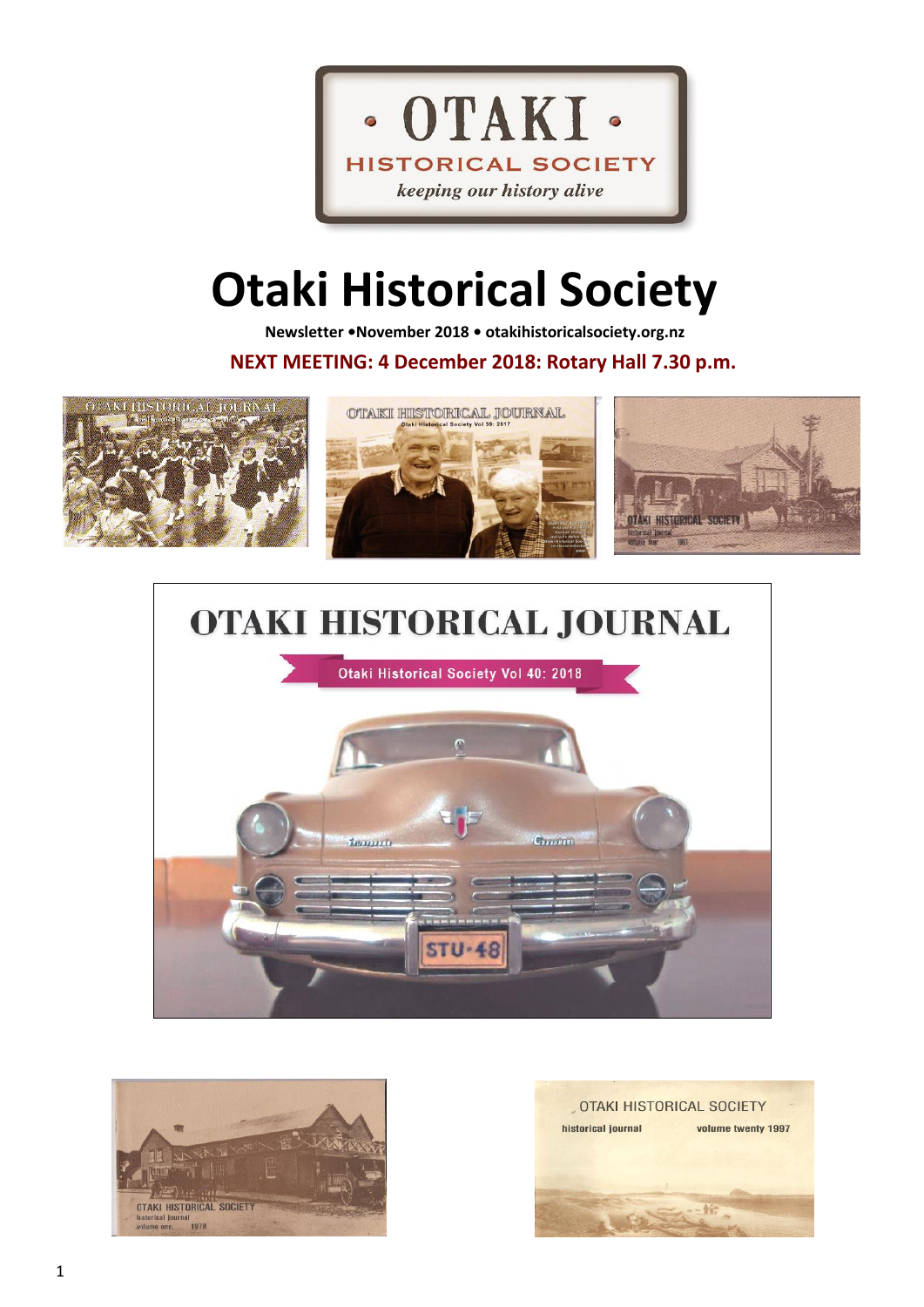#### *Next Meeting 4 December 2018*

## **Public Meeting & Journal Launch**

The society is proud to advise the 40<sup>th</sup> issue of our OHS Journal will be launched at this meeting. Containing interesting and informative memories, historical and recent facts, fascinating articles and much more, it is sure to once again be very popular. Come along and share the launch with some of the contributors as they talk about the research and history behind their articles.



**All Welcome. Free Admission. Festive Supper.**



#### *Last Meeting*

Our last meeting featured a presentation by Emmerson Vandy, Digital Services Manager at the National Library. As advised last month Emmerson has been involved in the digitisation of the Otaki Mail which is now available on the Papers Past website. The original copies of the newspaper are owned by the OHS. The presentation was very informative and well received by those present.

An information and tips document to assist with accessing and using Papers Past was provided and is available by contacting the society at [otakihistoricalsociety@yahoo.com](mailto:otakihistoricalsociety@yahoo.com) Papers Past also has a useful 'Help" page i.e.<https://paperspast.natlib.govt.nz/help>

#### *OHS Committee Update*

- The society is this year again donating a history prize to the three colleges in our town. The schools are Otaki College and our two Wharekura, Te Kura-a-iwi o Whakatupuranga Rua Mano and Te Kura Kaupapa Maori o Te Rito. We are pleased to acknowledge and assist these students. At time of writing the Otaki College receipient has been announced as Zianna McLeod.
- The monthly interviews broadcast by Coast Access Radio are continuing. November's guest was John Mowbray from Mowbray Collectables.
- Committee members have continued to maintain and manage the preservation and security of the many special taonga that have been gifted to us by members, anonymous donors, and descendants of former Otaki residents. We take this responsibility very seriously and will ensure these treasures are here for future generations to enjoy and learn from.
- We have received a copy of the 2019 calendar produced by Kapiti Lions. Among the great photos used are two from the OHS collection. You can obtain copies from the Artel Gallery, Mahara Place in Waikanae and the Westpac Bank in Paraparaumu, Coastlands.



# *Other Updates*

#### *2018 Journal*

As stated above our 2018 and 40<sup>th</sup> issue will be launched at the December meeting. The OHS journal is considered to be one of a kind and we continue to receive plaudits from researchers, regular purchasers and first time readers. Some months ago Ian Carson our editor since 2011, advised that he was unable to continue in the role.

As a result journal responsibilities were re allocated as folllows:

- Editor: Sarah Maclean
- Graphic Designer: Lynn Peck
- Advertising Liaison: Annie Bythell

This group with the assistance of the OHS committee are delighted to present our 40<sup>th</sup> issue.

 We acknowledge the work done by Ian and Debbie Carson in keeping the content and presentation of the journal fresh and appealing to our readers.

#### OTAKI HISTORICAL JOURNAL

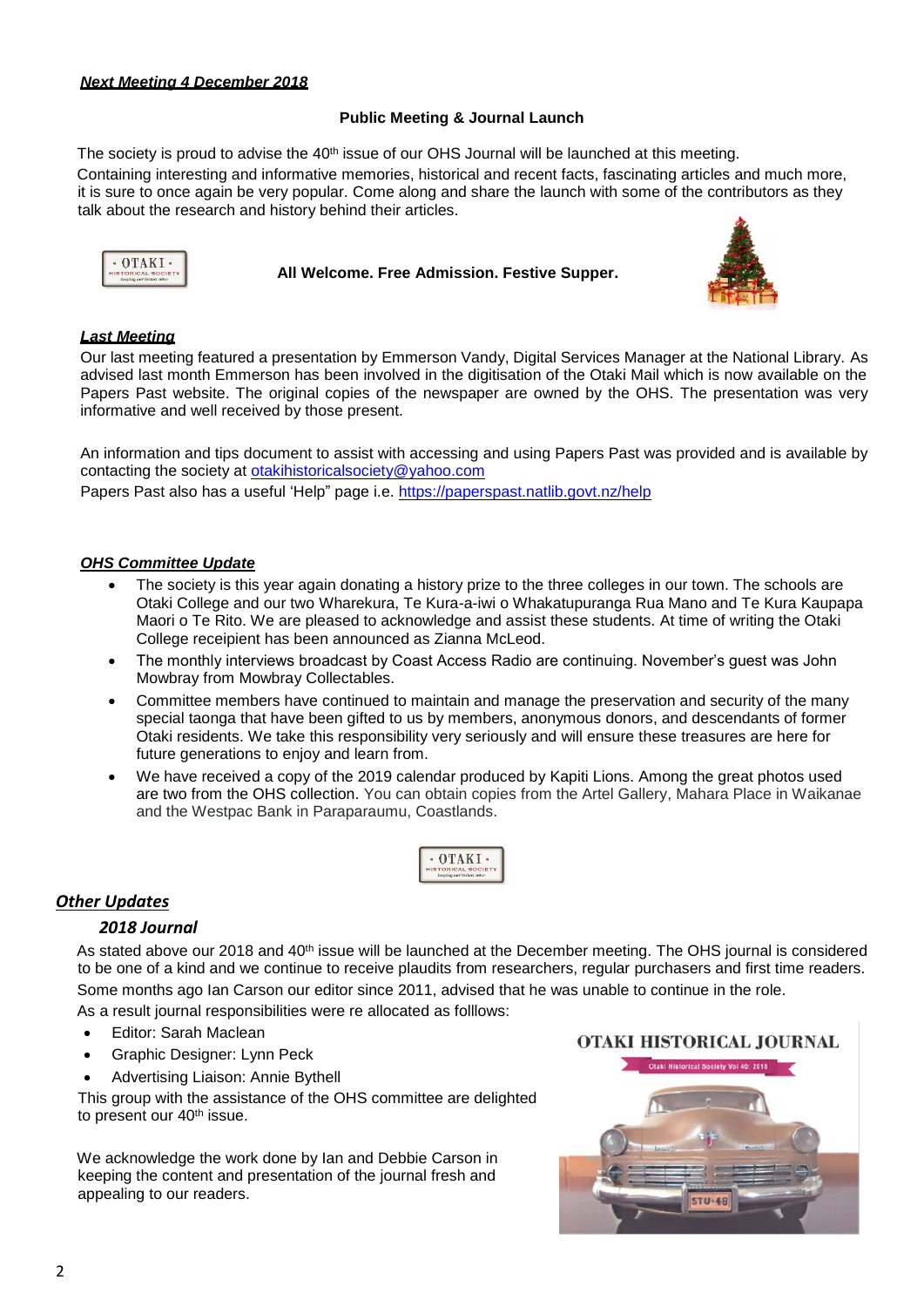#### *Previous Journals*

The society has past journals available for sale at varying prices (from \$5). Please contact us to confirm the availability and cost of any of these journals you are interested in.

**Note:** Digitised copies of out of print journals and/or articles from any of our journals can be purchased from the society. Contact us for costs and further details:

#### *OHS Website and Index*

The updated 1978 -2017 index is now available on the website. [www.otakihistoricalsociety.org.nz](http://www.otakihistoricalsociety.org.nz/) The index is a valuable tool for researchers and members seeking information relating to the content of our 39 journals. Use the index to see if your interest (or family) are mentioned. If you find relevant information, refer to your journals or contact the Society. We continue to receive an increasing number of queries and new members through the site.

#### *OHS Facebook Page*

See our facebook page for meeting information and other updates. It is pleasing to see the continued increase in the number of visitors viewing and commenting on our page. e.g. 474 people read the latest update. <https://www.facebook.com/otakihistoricalsociety/>

#### *Correspondence*

Over 50 contacts were handled during September/October. Several queries resulted in committee members undertaking research to provide the required information.



#### *Upcoming Events*



#### *Public Meeting*

December 4 2018: Public meeting and launch of 2018 Journal. February 5 2019: Public meeting and open forum 'Schooldays'



#### *Museum*

The Otaki Scholar and Suffragette exhibitions closed in October. An exhibition relating to the history of the museum building, built in 1918 for the Bank of New Zealand will open on 23 November.





#### **Reminder**

The Society warmly welcomes:

- Ideas and articles for future journals.
- Photographs, manuscripts, and documents etc. relating to the history of Otaki and its surrounds.
- New members.

Contact us at: [otakihistoricalsociety@yahoo.com](mailto:otakihistoricalsociety@yahoo.com)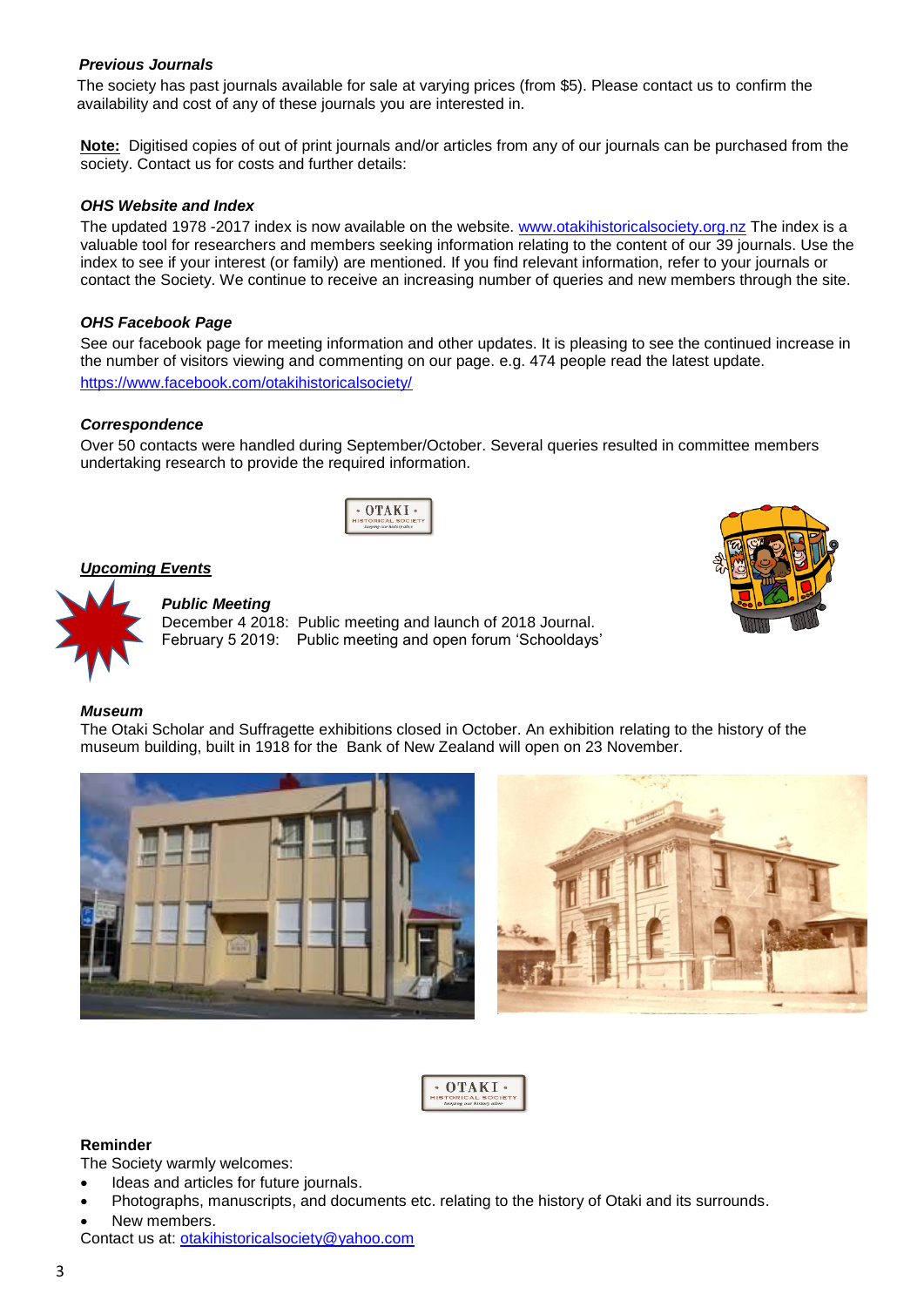|              | Historical Otaki related snippets from the press: Dec-Jan                                                                                                                                                                                                                                                                                                                                                                                                                                                                                                                                                                                                                                                                                                                                                                                                                                                      | <b>Courtesy Papers Past et al</b>                                                                                                                                   |  |
|--------------|----------------------------------------------------------------------------------------------------------------------------------------------------------------------------------------------------------------------------------------------------------------------------------------------------------------------------------------------------------------------------------------------------------------------------------------------------------------------------------------------------------------------------------------------------------------------------------------------------------------------------------------------------------------------------------------------------------------------------------------------------------------------------------------------------------------------------------------------------------------------------------------------------------------|---------------------------------------------------------------------------------------------------------------------------------------------------------------------|--|
| 1918         | Two extracts from Feilding Star relating to a mine found in 1918.                                                                                                                                                                                                                                                                                                                                                                                                                                                                                                                                                                                                                                                                                                                                                                                                                                              |                                                                                                                                                                     |  |
|              | 'A deal of excitement was caused in this district on Saturday when<br>Miss May Drake of Manukau reported to Constable Satherley that she<br>had discovered a German mine on the Otaki beach (about four miles<br>from the beach end of Rangiuru Road) and just a few yards north of<br>where the Wairongomai stream enters into the sea. Constable<br>Satherley immediately proceeded to the locality, fixed a wire to prevent<br>the mine going out to sea with the tide, labelled it dangerous, and<br>attached a red flag. Despite this, sight-seers, who were numerous,<br>handled it and discussed it generally. The mine is about 4ft 6in long by<br>about 3ft 6in high, has five horns, a screw hole, and a ring. It bears the<br>figures 19395, Constable Satherley communicated with Wellington<br>and reported the matter, but got no definite reply as to when men<br>would be sent to explode it.' |                                                                                                                                                                     |  |
|              | Captain Hall - Thompson accompanied by Petty Officer West (of the<br>Philomel) on Wednesday afternoon exploded the mine found at<br>Wairongomai last week. The spectatcle was witnessed by a large<br>number of people. The explosion was plainly heard several miles off. At<br>Otaki 4-5 miles away, houses fairly shook, and windows rattled. Mr AJ<br>Knocks carefully measured the hole made by the explosion and found<br>the circumference was no less than 84 feet, the diameter 25 feet and<br>the depth 15 feet. Fragments of the casing of the mine were hurled<br>about 800 Yards. There was an eager rush for fragments, which will<br>serve as mementoes.                                                                                                                                                                                                                                        | <b>WW1 Mine found on West Coast of NZ</b><br>Ack:Histomil.com                                                                                                       |  |
| 1918         | Te Horo school closed due to staff illness (Influenza)                                                                                                                                                                                                                                                                                                                                                                                                                                                                                                                                                                                                                                                                                                                                                                                                                                                         |                                                                                                                                                                     |  |
| 1919<br>1918 | No fewer than six returning drafts of NZ soldiers, in total 5102 officers<br>And other ranks are due to arrive in NZ within the next $4 - 5$ weeks<br>The Otaki hospital received several donations of money towards the                                                                                                                                                                                                                                                                                                                                                                                                                                                                                                                                                                                                                                                                                       | Mr and Mrs WH Simcox                                                                                                                                                |  |
| 1885         | provision of 'Christmas Cheer' for patients<br>A man was arrested on Christmas Day and brought before Mr WH<br>Simcox, J.P. on a charge of stabbing two men. Apart from this charge<br>and the usual drunks, Christmas in Otaki was quiet in 1885.                                                                                                                                                                                                                                                                                                                                                                                                                                                                                                                                                                                                                                                             |                                                                                                                                                                     |  |
| 1928         | Christmas greeting message in the Otaki Mail gives a good insight<br>To the 'mood' of the town in 1928. (read article below)<br>https://paperspast.natlib.govt.nz/newspapers/OTMAIL19281224.2.10?<br>end_date=24-12-<br>1928&items_per_page=50&query=christmas&start_date=23-12-<br>1928&title=OTMAIL                                                                                                                                                                                                                                                                                                                                                                                                                                                                                                                                                                                                          | THE OTAKI MAIL.<br>MONDAY, DECEMBER 24, 1928.<br><u> నటు ఇక పూజక జండ్య</u> 11 వరం చేసిన<br><b>CHRISTMAS GREETINGS.</b><br><b>AP SOUND AND ALL THE UNITED STATES</b> |  |
| 1926         | Christmas in Otaki 1926<br>Heavy rain on Christmas Eve<br>$\bullet$<br>Good business reported                                                                                                                                                                                                                                                                                                                                                                                                                                                                                                                                                                                                                                                                                                                                                                                                                  |                                                                                                                                                                     |  |
|              | Read the interesting article from Otaki Mail below<br>https://paperspast.natlib.govt.nz/newspapers/OTMAIL19261229.2.8?g<br>uery=otaki+christmas&title=OTMAIL&type=ARTICLE%2CILLUSTRATI<br>ON                                                                                                                                                                                                                                                                                                                                                                                                                                                                                                                                                                                                                                                                                                                   | Otaki Beach 1926                                                                                                                                                    |  |